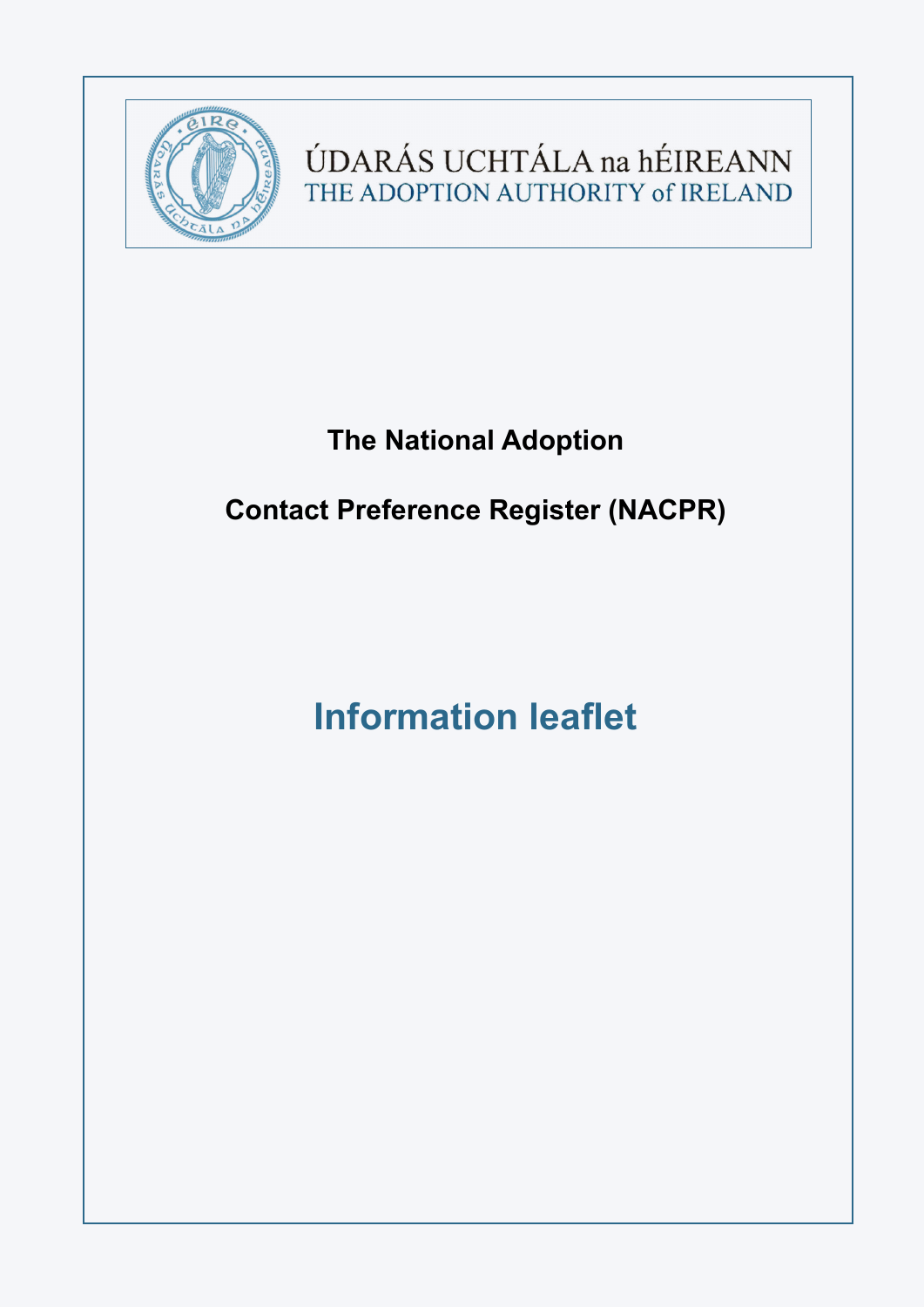# **About this leaflet**

This leaflet tells you about the National Adoption Contact Preference Register (NACPR) and how it can help in your search for a birth relative if you or your relative were adopted.

### **What is the NACPR?**

The NACPR is a voluntary register of adopted people and birth family members who would like to make contact or share information with each other. In the Adoption Authority, we refer to people who use the NACPR as 'applicants'. As an applicant, you can tell us on the NACPR application form how much contact you want with your relative and we will respect your wishes.

### **When was the NACPR set up and why?**

The NACPR was set up in 2005 as a way for people affected by adoption to make their wishes known about having contact with their birth family.

# **Can the NACPR help me to trace my birth family or child?**

No, the NACPR is not a tracing service. We try to match people based on the information they give on the NACPR application form. When we believe two people are related, we say that there is a 'potential match' on the register.

# **What happens if a potential match is found?**

If a potential match is found on the register, one of our social workers will contact you to explain the next steps. Many of the old adoption agencies have closed down and their records have been transferred to Tusla – the Child and Family Agency. Depending on where the file relating to your adoption is held, some potential matches are referred to Tusla's service for an information, search and reunion service. Our social workers will explain all of this clearly to you and seek your consent and the consent of the person you were matched with before contacting Tusla.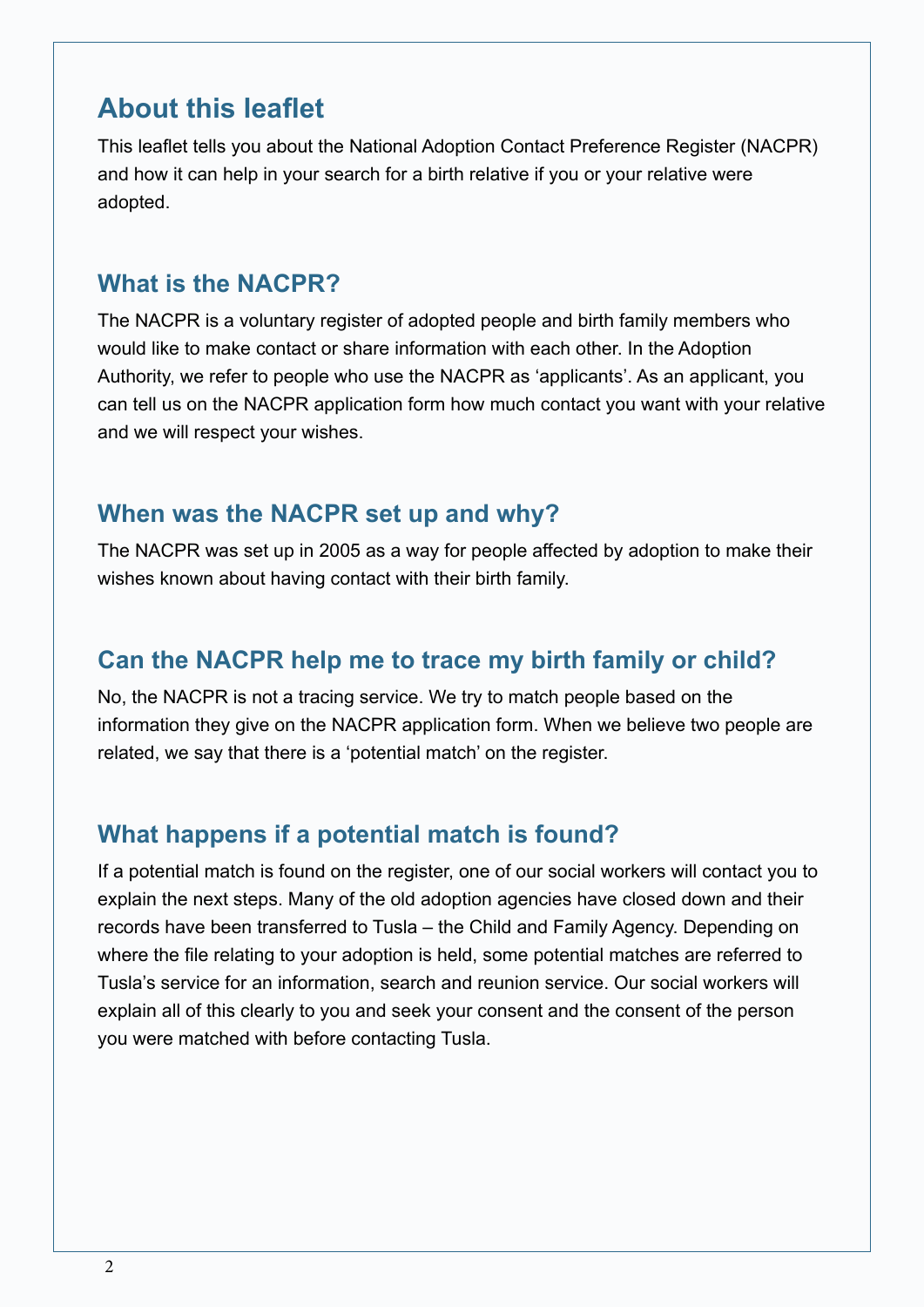# **What happens if a potential match is not found?**

The person or persons you are looking for may not be registered on the NACPR. In this case, you may wish to begin a trace yourself if you are the adopted person or birth parent. To do this you will need to know the agency through which you were adopted. The table at the end of this leaflet provides details of the location of all adoption files. If you are still unsure, please write to us requesting this information and we will help you where possible.

We encourage you to give as much information as possible to help us make a potential match.

# **What information does the NACPR hold and process?**

The NACPR only holds and processes information which you and other applicants give voluntarily on the application form. When you sign the application form, you give us consent to hold and process your personal information.

This includes, for example:

- **•** your personal details,
- **•** any details you can give about the relative you would like to contact,
- **•** the level of contact you want with your relative, and
- **•** any background information or medical information that you would like to share.

# **What information does the NACPR not hold?**

The NACPR does not hold information about births, adoptions, birth families, adoption families, or medical history unless it has been given on the NACPR application form.

# **Can staff in the Adoption Authority access information about me on the NACPR?**

Yes – but only a small number of authorised and specially trained staff have access to the NACPR. All records on the NACPR are held in a secure, electronic format. The register must comply with the Adoption Authority's data protection obligations. The information you give will be used to look for potential matches on the register and to contact you about your application to the extent that you have asked for contact.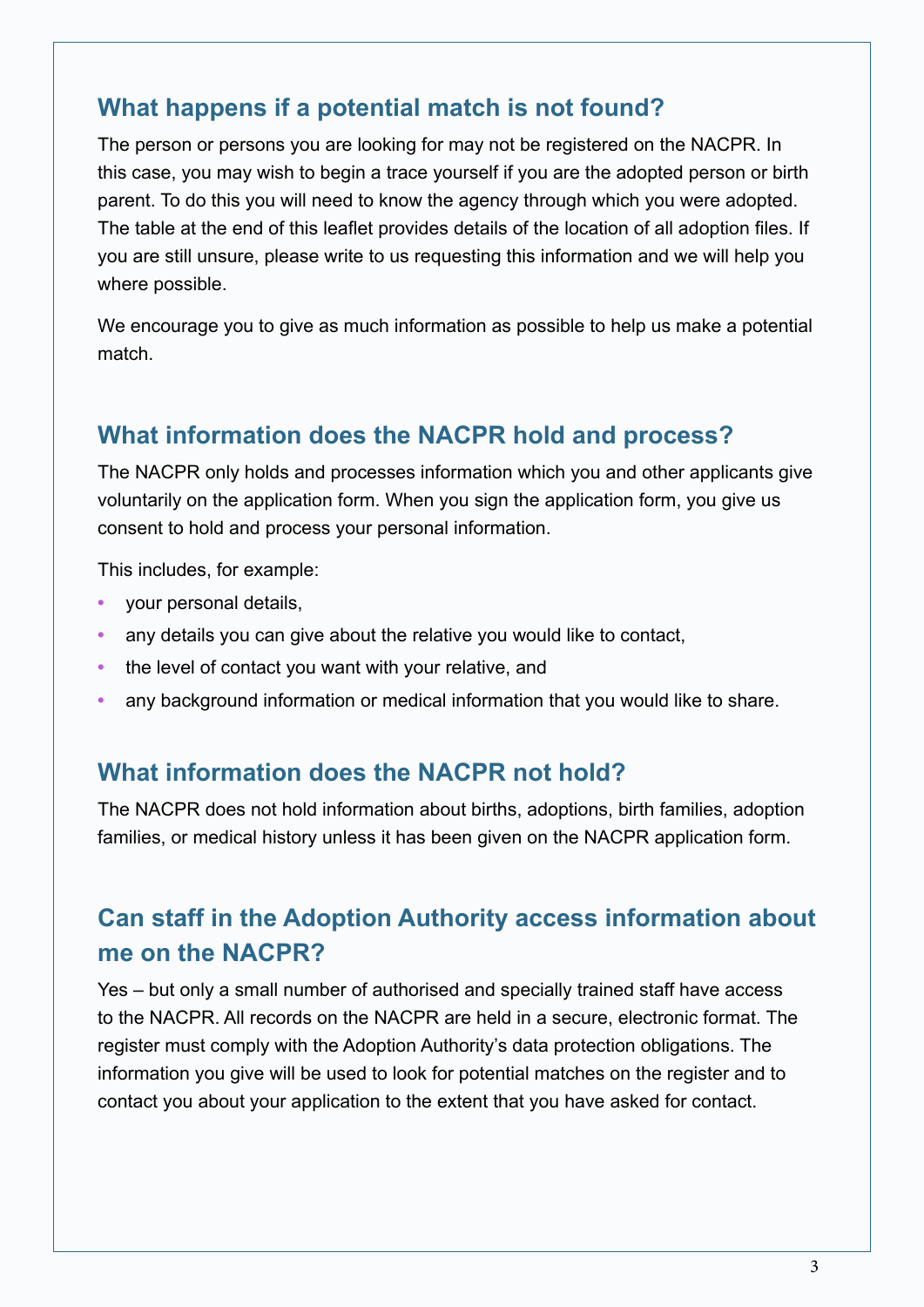# **Who can join the register?**

- **•** Adopted people
- **•** Informally adopted people
- **•** People who were placed with a family before adoption became legal in 1952
- **•** People who were boarded out, fostered or possibly illegally registered
- **•** People who were born in Ireland, but adopted abroad such as in the USA, UK or Northern Ireland
- **•** Birth parents
- **•** Any birth relative of an adopted person (brother, sister, half-brother, half-sister, aunt, uncle, niece, nephew, grandparent, grandchild, cousin)
- **•** Foster family

# **If I am under 18, can I join the NACPR?**

At the moment we cannot accept applications if you are under 18.

# **Where do I send my application?**

You can email a copy of your application form and certified identification to tracing@aai. gov.ie.

Or, you can complete an application form and post it, together with a certified copy of your identification document to: PO Box 9957, Dublin 4.

We accept **copies** of the following forms of certified identification:

- **•** Passport
- **•** Driving Licence (including provisional licence)
- **•** Public Services Card
- **•** Student Card
- **•** GP Visit Card
- **•** Senior Citizens Travel Pass
- **•** Pension Book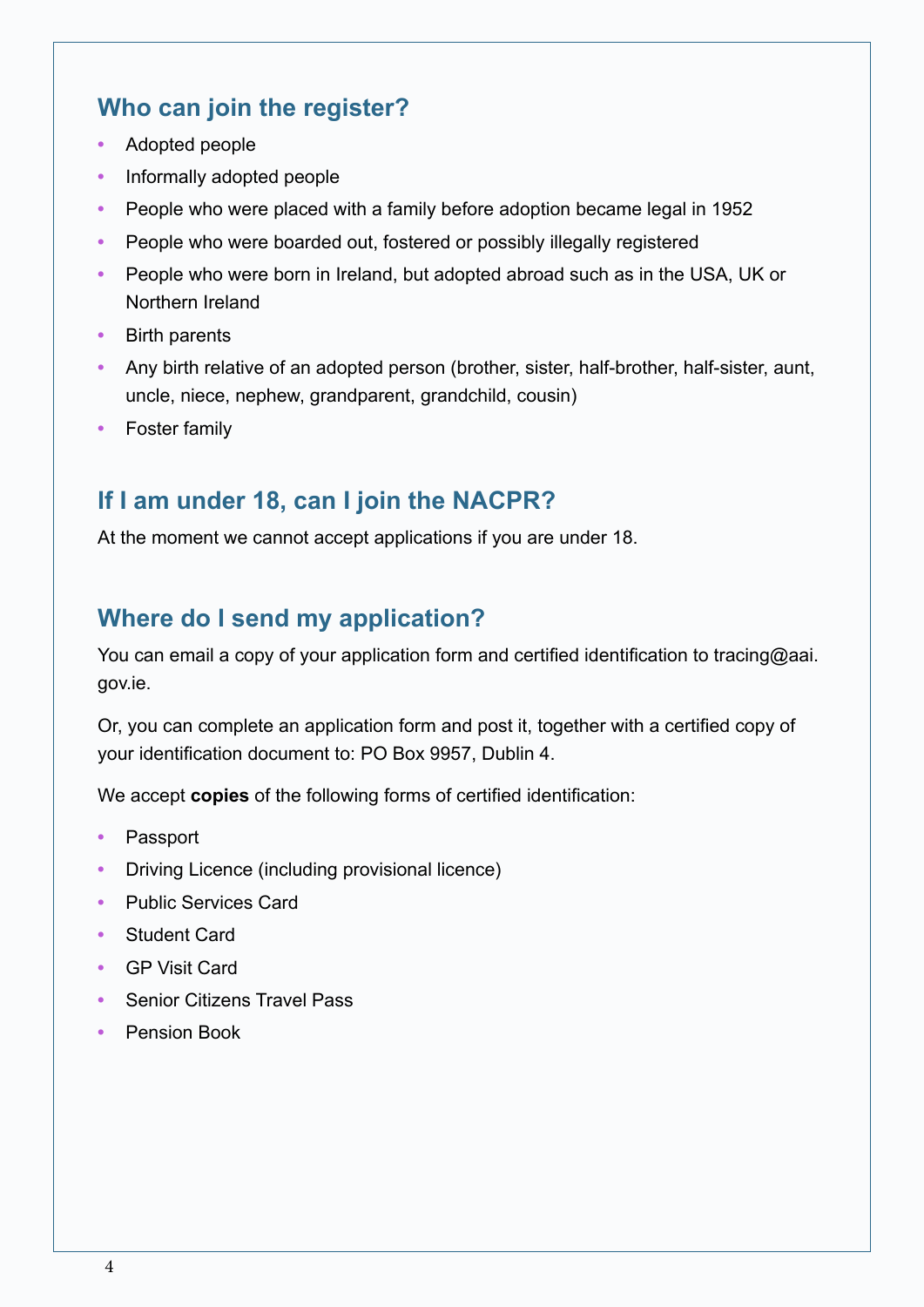# **How do I get my identification document certified?**

You can go to your local Garda (police) station and get your document certified for free, or you can go to a solicitor and pay a fee. For applicants outside of Ireland, a certified copy of your passport, driving licence and work visa are acceptable forms of identification. These should be certified by a Document Certification or other relevant service.

Here's what you have to do:

- **1.** Photocopy your chosen identification document.
- **2.** Bring the photocopy and the original document to a Garda (police) station or solicitor or Document Certification or other relevant service if you live outside of Ireland.
- **3.** A Garda (police officer) or the solicitor will check that the photocopy is a true copy of the original and will stamp the photocopy.
- **4.** Send the stamped (certified) photocopy of the identification document (not the original document) to us along with a completed application form. The address to send it to is PO Box 9957, Dublin 4.
- **5.** If you prefer, you can email it to us at tracing@aai.gov.ie

# **Why do I need to have my identification document certified?**

We take our obligation to protect your privacy seriously. To protect your privacy and security, and to make sure you are who you say you are, we need to verify your identity. We understand that some applicants may experience challenges when dealing with the request to verify identification documents. If you are finding this process difficult or would like some assistance, we are here to help.

### **Here is our contact information**

**M** Email: tracing@aai.gov.ie

Postal address: PO Box 9957, Dublin 4

Telephone: 00353 1 230 9300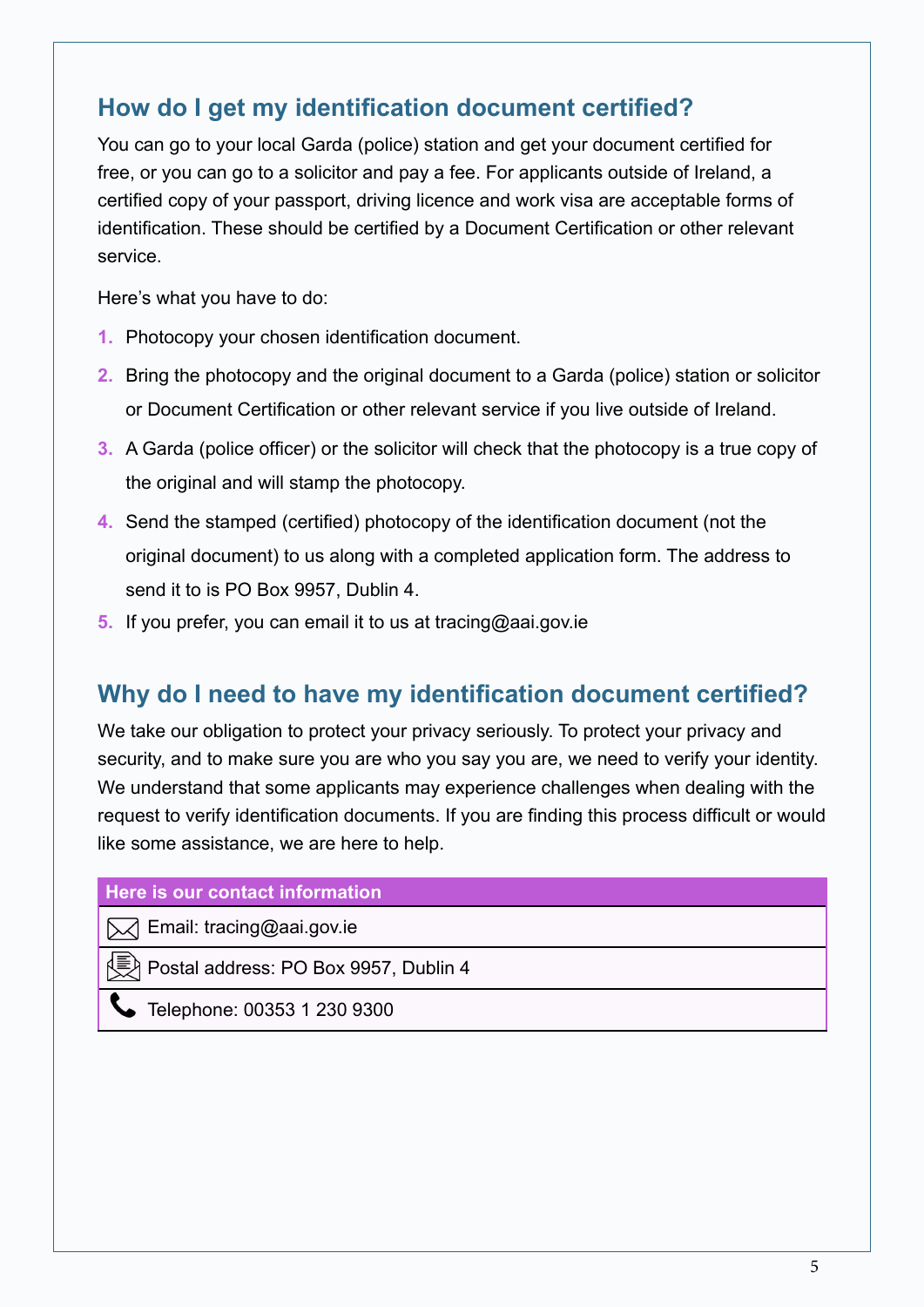# **What type of contact can I choose?**

There are five levels of contact. You should choose the level that you are most comfortable with. You may choose more than one level and you can change your mind at any time.

### **1. Willing to meet**

This means that you are willing to meet the relative you are looking for. A reunion can be a very positive experience, but it is important to be prepared. Meetings should always be planned with care and concern for everyone involved.

We have produced a booklet with advice on meeting which we will send to you to help you prepare. In addition, a social worker will work with you and your relative before you actually meet.

# **2. Exchange of letters or information, or contact by phone or email**

You should choose this level of contact if you would like to build a relationship with someone before deciding if you would be comfortable to meet. You can decide what suits you best – for example, letters, emails or telephone calls.

### **3. No contact, but willing to share medical information**

For adopted people, it is important to have as much knowledge as possible of their birth family's medical background. We strongly encourage you to choose this option if you do not feel ready for contact at the moment. It may also be the case that an adoptee wants to make contact with birth siblings to share medical information. For example, if an adoptee is diagnosed with a genetic illness and they want to let their birth siblings know.

# **4. No contact, but willing to share background information**

If you don't want to have direct contact with your relative at the moment, you can give some personal information about yourself. For someone who is adopted and who knows nothing about their birth family member, it can be very helpful for them to know that their relative is alive and well.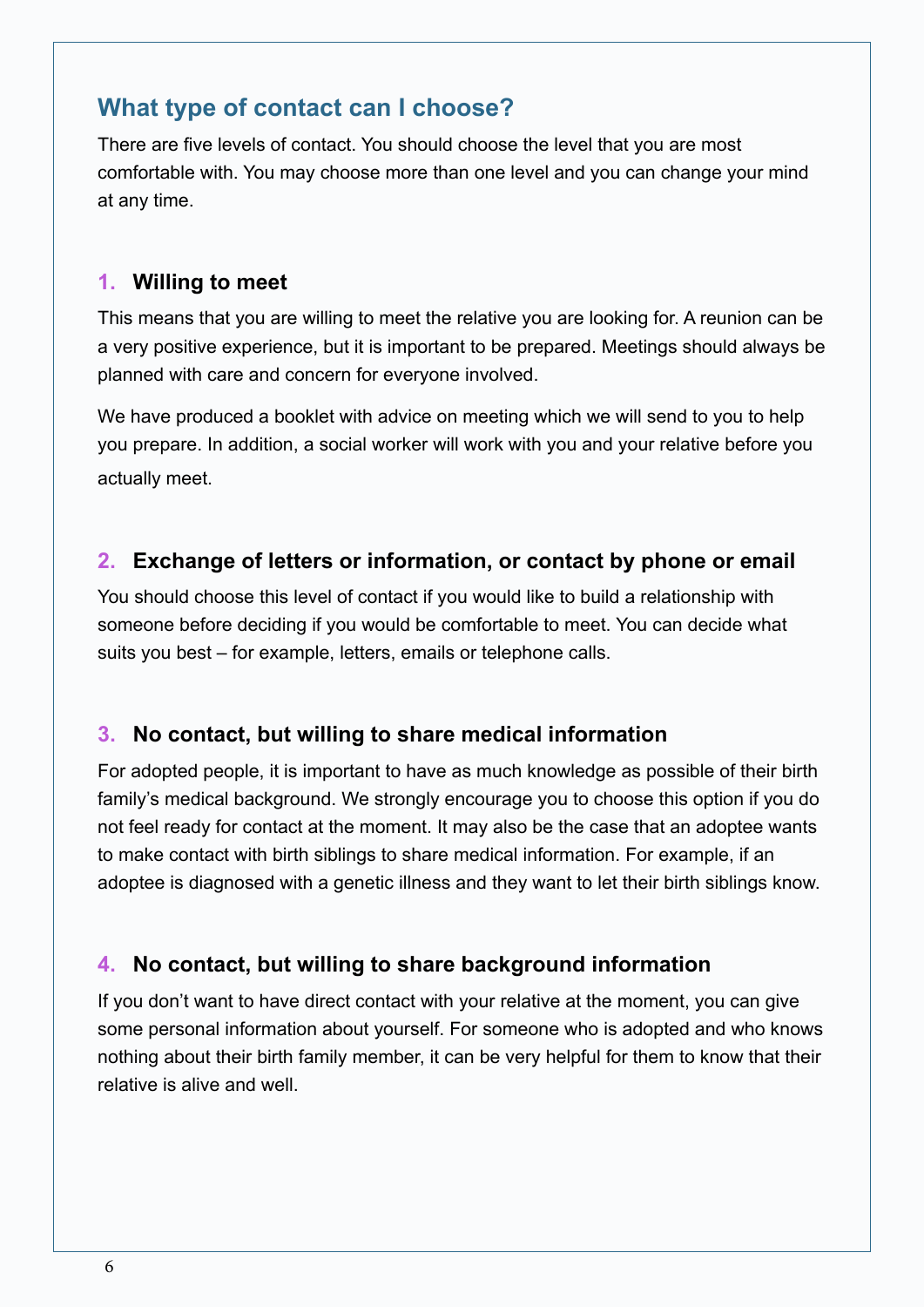### **5. No contact at the moment**

There may be many reasons why you do not want to have contact with your relative at the moment. If your relative joins the register and is looking for you, you can state on the application form that you would like to be told about this discreetly. You can then decide what you want to do. If you are told that someone is looking for you, but you do not want contact at the time, we will respect your wishes.

If we are given medical information that our medical advisor believes you need to know about, we will contact you to ask if you would like to receive this information, even if you have said that you do not want any contact. Whatever you decide, we will respect your decision.

# **What happens when I send in my application form?**

- **1.** We will check your identification documents to verify your identity.
- **2.** Once we are satisfied that you are who you say you are, we will destroy the copy of your identification document and photo. For this reason, don't be surprised if we ask you for certified identification in the future. You can re-use the certified document you originally sent us within 12 months if you need to make changes to your application such as changing your name or address.
- **3.** We will send you a letter to say that we have received your application if you have consented to be contacted by us.
- **4.** We will enter your information onto the register.
- **5.** At this stage, we will check the register to see if any relative of yours has joined and is looking for you, or is willing to share information with you.

If we find a possible matching application, one of our social workers will contact you to discuss this. You will not be contacted unless there is a match.

# **Will my name stay on the NACPR?**

Yes, your name will stay on the register permanently unless you write to us and ask us to remove it. If you do this, you will have to send in your certified identification again as we will not have kept the document you sent with your initial application. Please send your request and certified identification document by email to tracing@aai.gov.ie or post it to PO Box 9957, Dublin 4.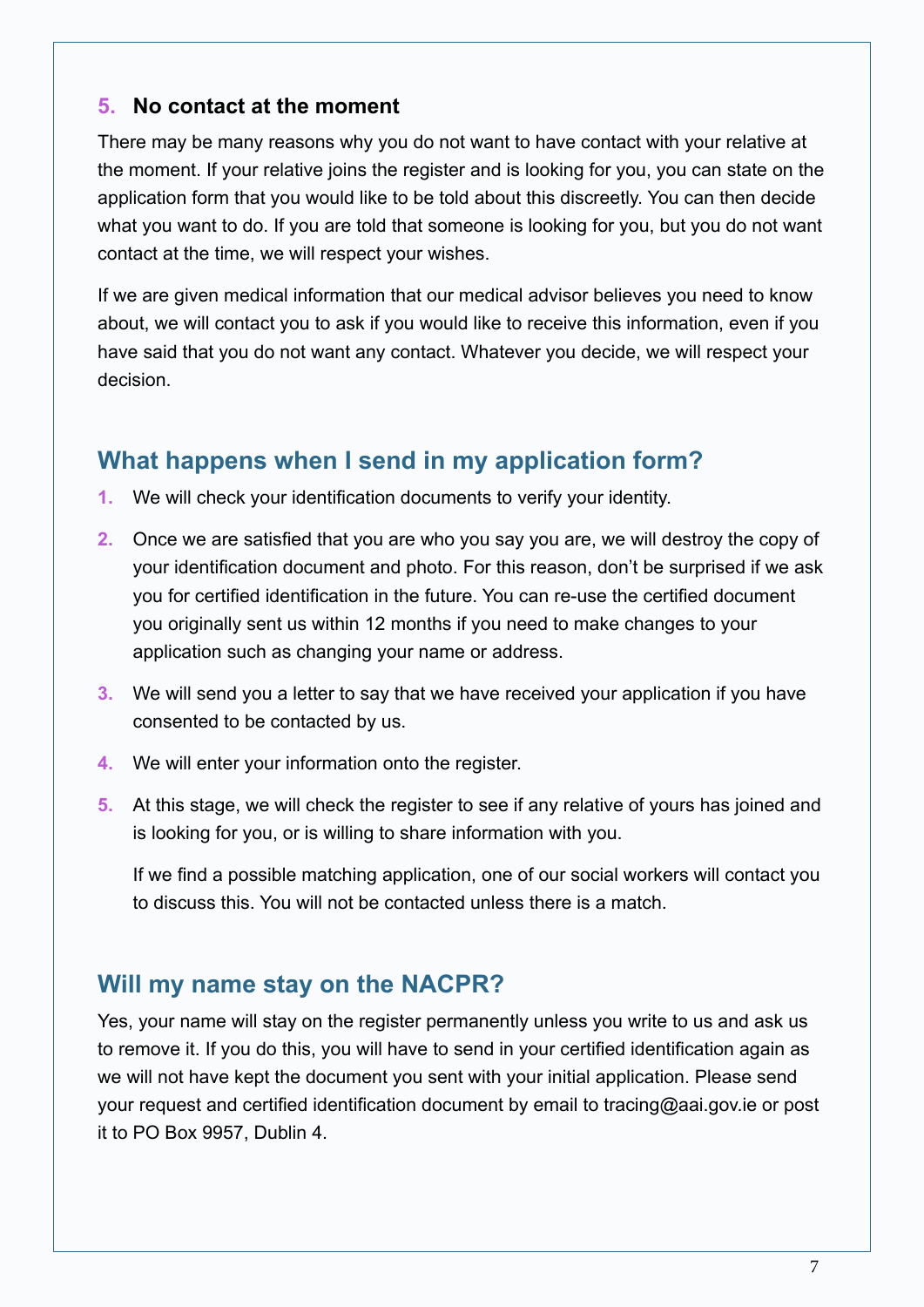# **Can I change my contact details or my preferences?**

Yes, you can write to us with the changes. You will have to send certified identification with your request as we will not make any changes until we have verified your identity. Please send your changes and certified identification document by email to tracing@aai.gov.ie or post it to PO Box 9957, Dublin 4.

Please remember that if we need to contact you, we will use the address, phone number or email you have given us. It is your responsibility to update us if there is any change to your contact details.

# **Can I nominate a friend or family member to complete my form or to be contacted on my behalf?**

Yes. Here's what you need to do.

- **1.** Sign the application form or make your mark at the end of the form.
- **2.** In a separate letter, give the name and address of the friend or family member who is to help you and say that you are happy to allow them to act on your behalf and to be contacted on your behalf.
- **3.** Sign or make your mark at the end of this letter and get your friend or family member to sign their name too.
- **4.** Send us the following:
	- the application form,
	- **•** the letter,
	- **•** your certified identification document, and
	- **•** certified identification for the friend or family member who is helping you.

# **Are potential matches always correct?**

We do our best to make sure the potential match is correct but we cannot quarantee it. A correct match depends very much on the accuracy of the information that you and the other applicant give on the application form. This is why we ask you to give as much information as possible about the relative you are trying to contact.

Remember: even where a potential match is made, we cannot arrange a meeting unless both you and your relative consent to the contact. Due to the passage of time, the Adoption Authority will always seek applicants' consent at the time the potential match is made.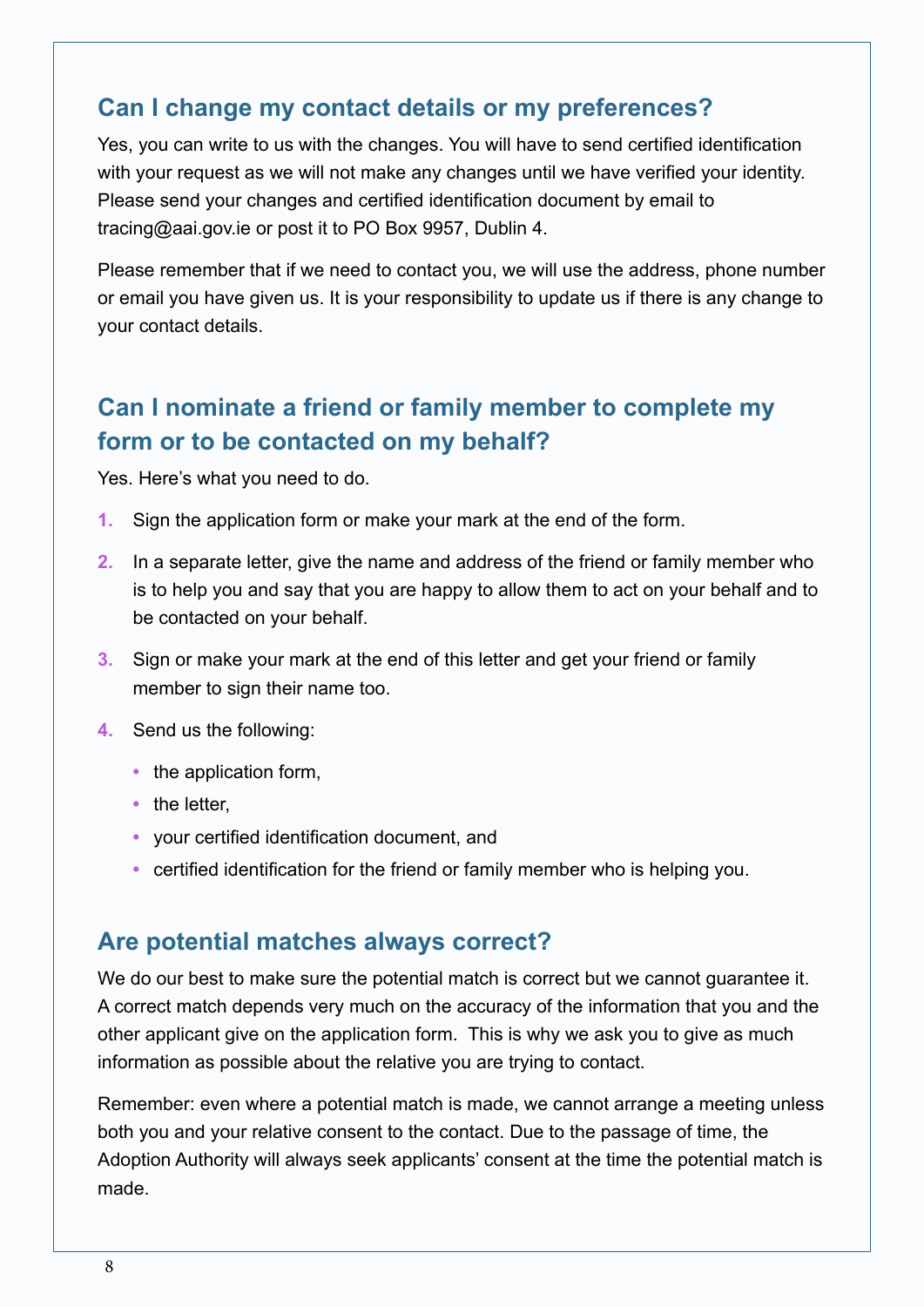# **What are the laws governing how the Adoption Authority uses and holds my data?**

To learn more about the laws that govern how the Adoption Authority of Ireland uses and holds your data, please see the [NACPR privacy statement](https://aai.gov.ie/images/PDFs/The_National_Adoption_Contact_Preference_Register_Data_Privacy_Statement.pdf  ).

# **What are the roles of the Adoption Authority and Tusla (the Child and Family Agency)?**

The Adoption Authority are responsible for all aspects of the NACPR. As such, the Adoption Authority will be the agency that identifies all potential matches on the NACPR.

Where a potential match on NACPR is identified, the AAI will check the NACPR form you completed to confirm your contact preferences.

The AAI Social worker will try to establish contact with each party in turn to re-affirm their consent for contact.

There may be occasions with the AAI social worker is unable to make contact with either party. In these circumstances it will not be not possible to organise contact.

If the person is found and the AAI hold their file, the AAI social worker team will follow up on their contact preferences.

Where Tusla holds the file, the AAI social work team will write to Tusla advising them that a potential match has occurred and provide Tusla's social workers with the necessary documents. Tusla will then be responsible for following up on contact preferences.

# **Where can I get more information?**

If you have a question that is not covered in this leaflet, please visit our website. You can also contact us by email at tracing@aai.gov.ie or by phone at (01) 230 9300.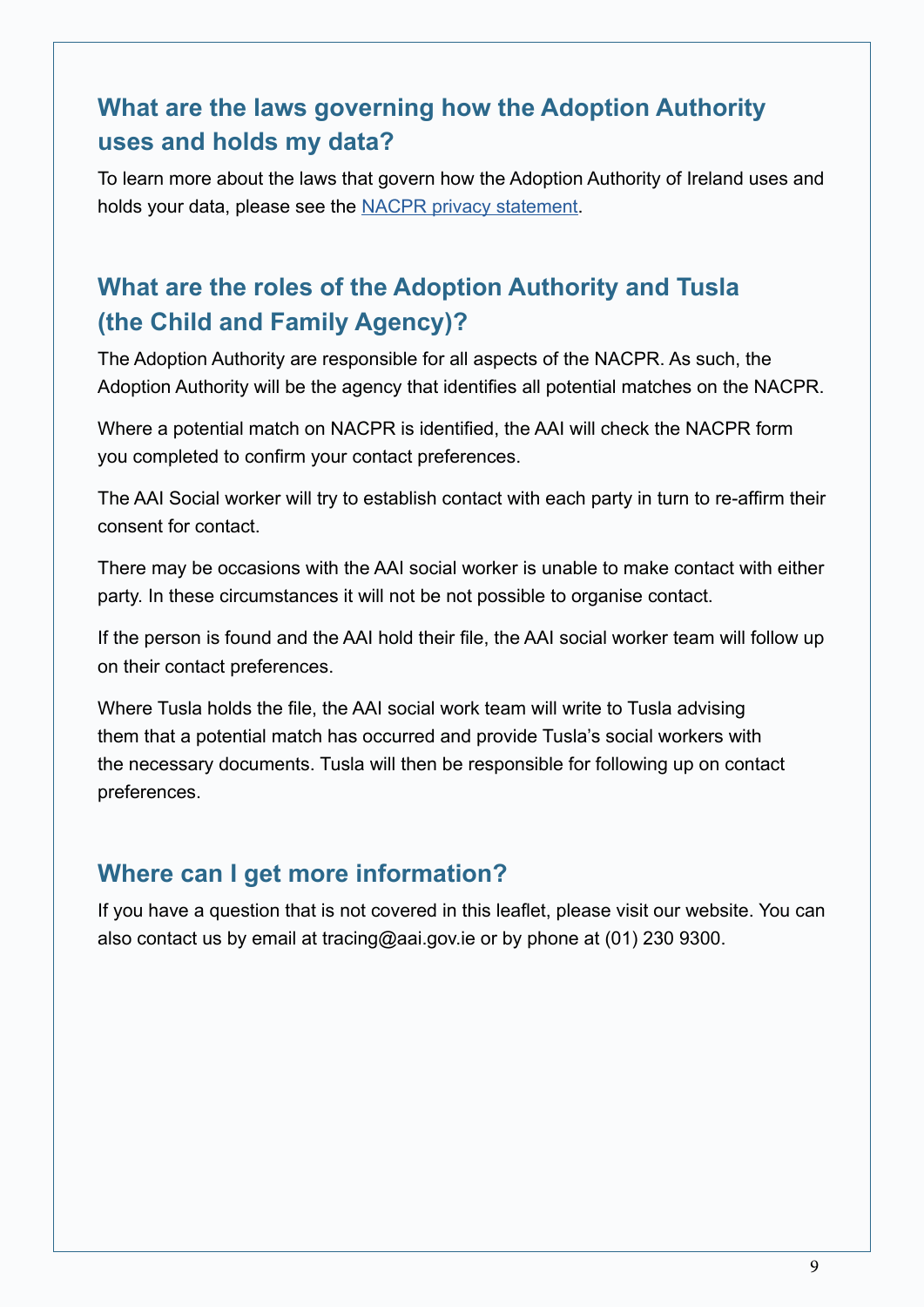#### **Who holds the records**

Adoption Authority of Ireland

Shelbourne House

Shelbourne Road

Ballsbridge

Dublin 4

D04 H6F6

Tel: 01 230 9300

Email: tracing@aai.gov.ie

#### **What records they hold**

Bethany House

Cúnamh formerly the Catholic Protection & Rescue Society of Ireland (CPRSI)

Denny House

Fairfield Children's Home

Here2Help, including pre-2010 PACT (Protestant Adoption Society) files

St. Therese Adoption Society

The Magdalen Home

The Nursery Rescue Society

Private adoptions from 1952-1991

Private placements

Family adoptions

Adoption files for all legal adoptions 1952 to date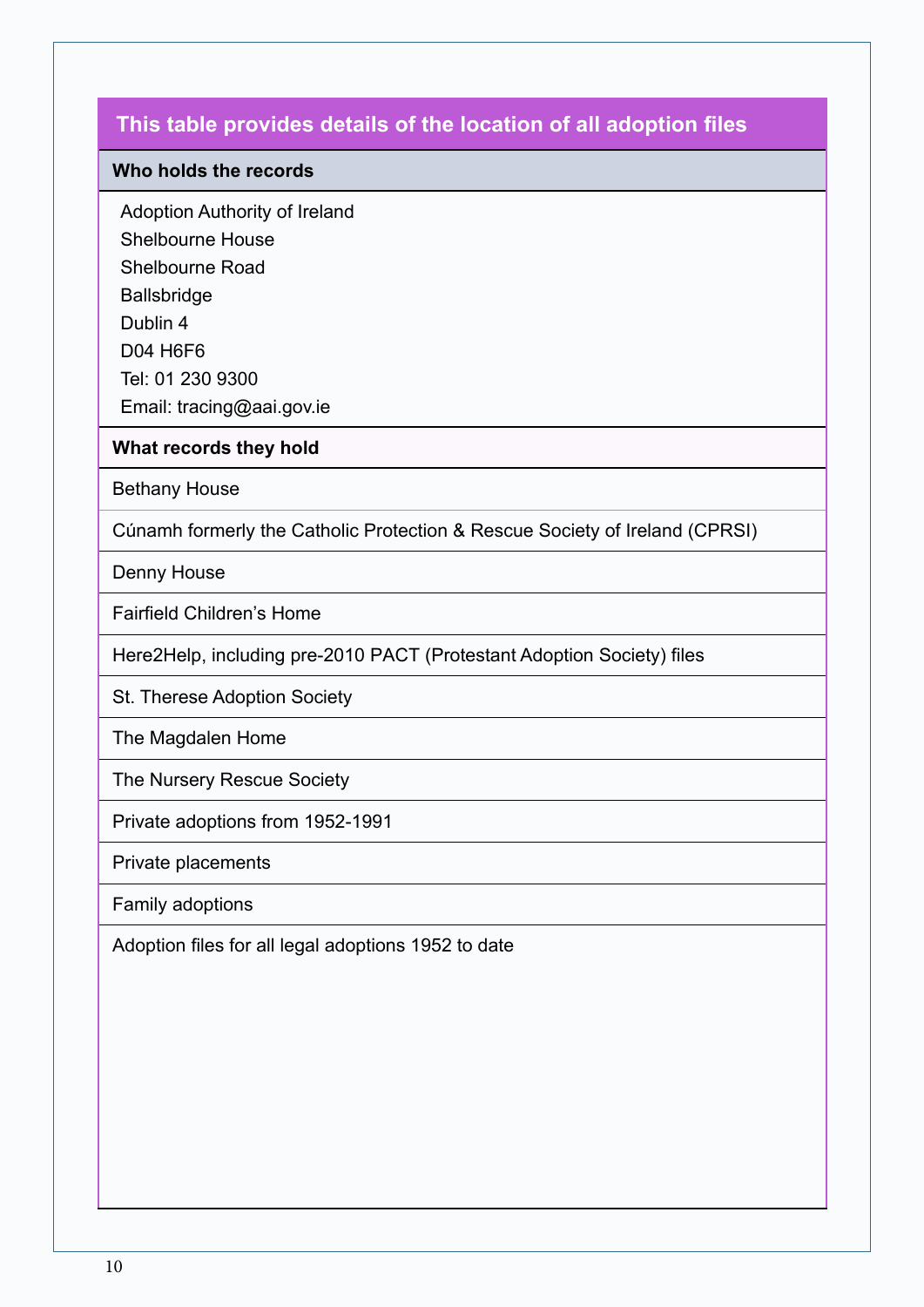#### **Who holds the records**

Tusla – Child and Family Agency

National Adoption Information & Tracing Service

2nd Floor Nexus Building

Blanchardstown Corporate Park

Dublin 15

D15 CF9K

Tel: 01 897 6858

Email: adoptiondne@tusla.ie

### **What records they hold**

Dublin Health Authority / Dublin Board of Assistance

Rotunda Girls Aid Society RGAS

St. Louise Adoption Society

St Patrick's Home Navan Road Dublin 7

St Rita's Nursing Home

### **Who holds the records**

Tusla – Child and Family Agency National Adoption Information & Tracing Service PO Box 13018 Dublin 1 Tel: 01 795 7272 Email: adoptionrecords@tusla.ie

### **What records they hold**

St. Attracta's Adoption Society

St. Catherine's Adoption Society

St. Mura's Adoption Society

St. Patrick's Guild Adoption Society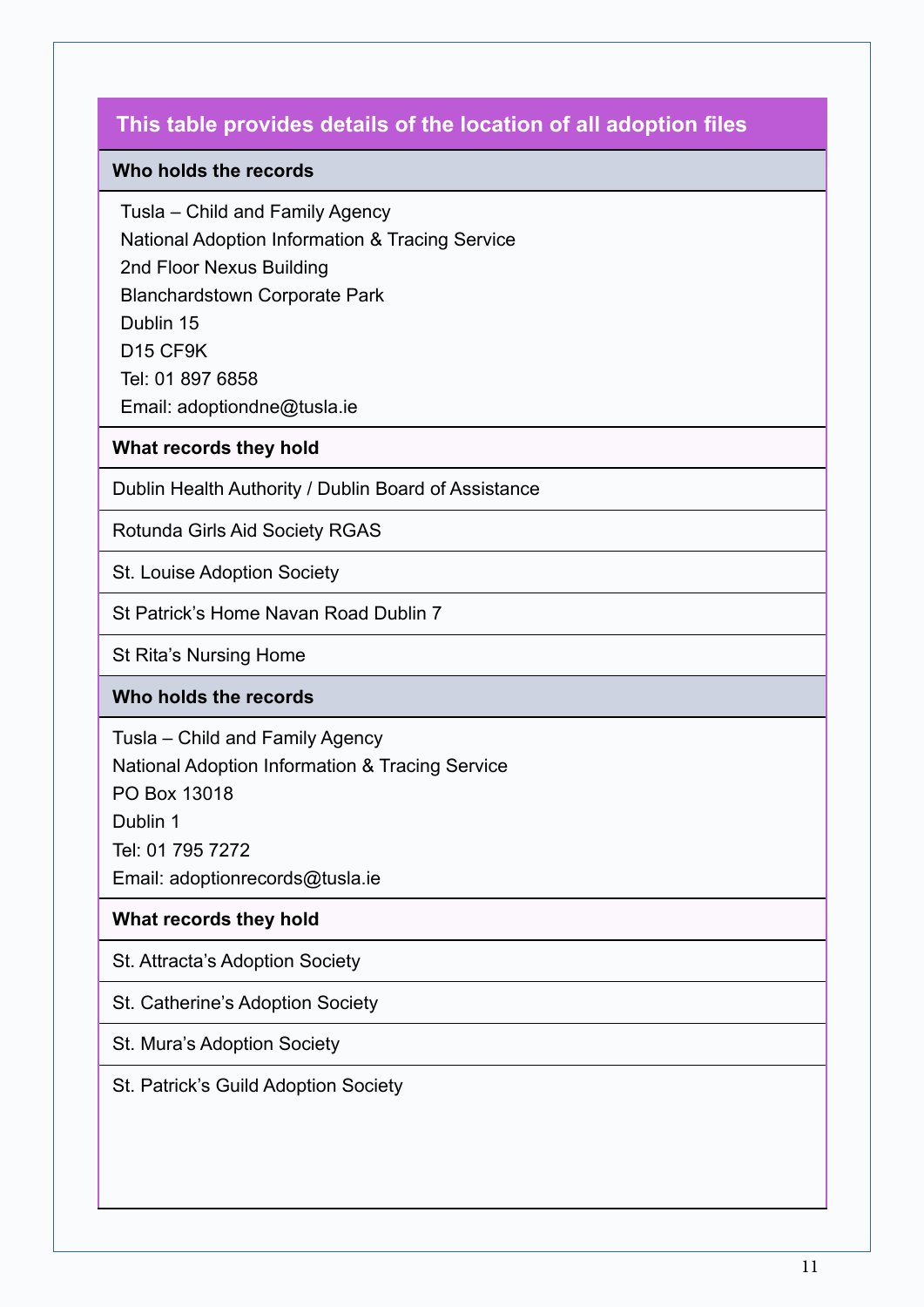#### **Who holds the records**

Tusla – Child and Family Agency

National Adoption Information & Tracing Service

Child and Family Centre

Dublin Road

Drogheda

Co. Louth

A92 X862

Tel: 041 989 3301

Email: ne.adoptionservice@tusla.ie

#### **What records they hold**

Ard Mhuire Good Shepherd Home Dunboyne

Cavan Boarded Out

Meath Boarded Out Records

North Eastern Health Board

St Clare's Adoption Society Stamullen

St Joseph's Babies' Home Stamullen

St. Jude's Nursing Home

### **Who holds the records**

Tusla – Child and Family Agency National Adoption Information & Tracing Service Dartmouth House Kylemore Road **Ballyfermot** Dublin 1 D10 XD32 Tel: 01 620 1100 Email: adoptiondml@tusla.ie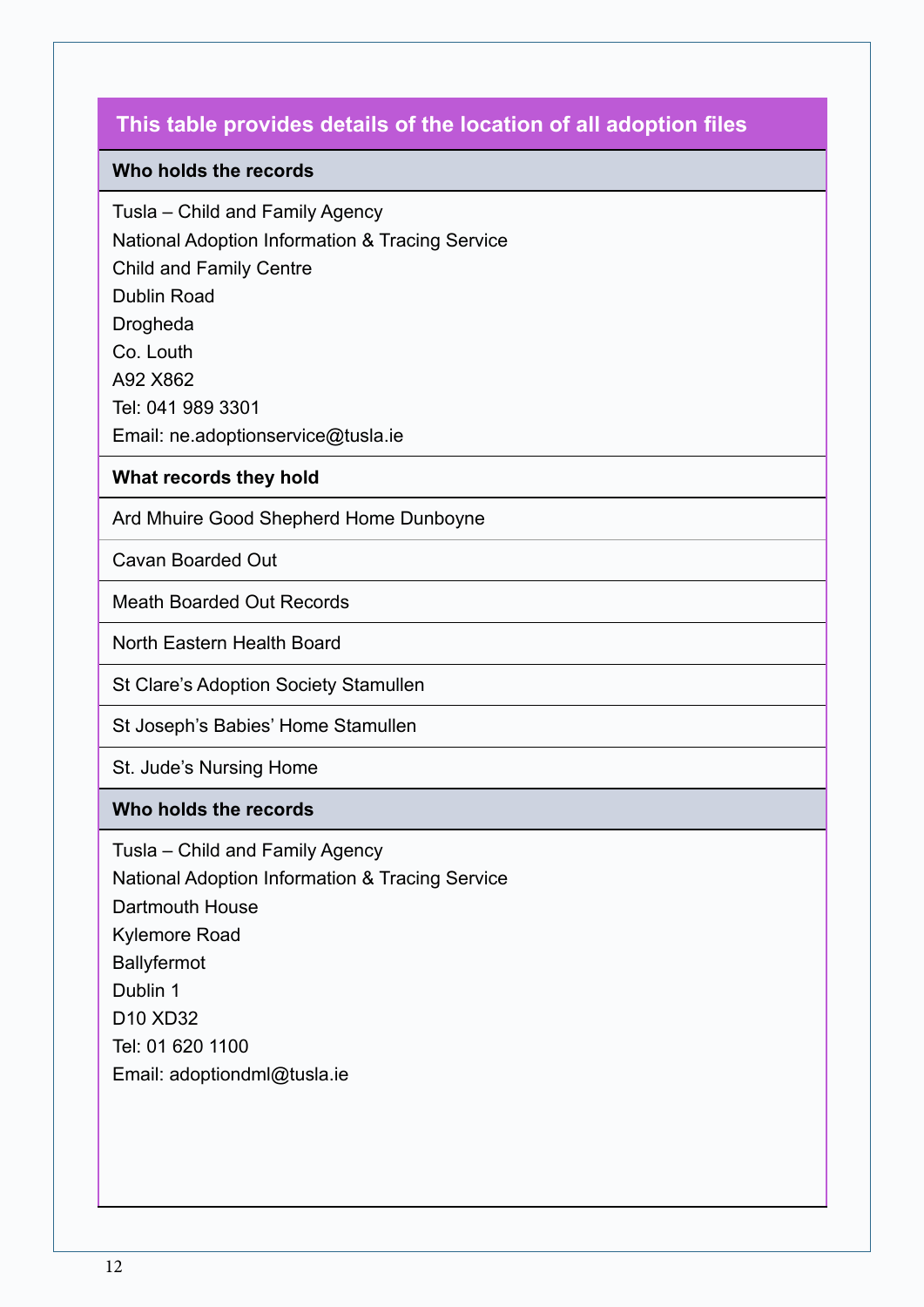#### **What records they hold**

Longford Boarded Out Records

Midlands/Portlaoise Boarded Out Records

Offaly Boarded Out Records

Westmeath Boarded Out Records

#### **Who holds the records**

Tusla – Child and Family Agency National Adoption Information & Tracing Service Páirc Na gCrann St Stephen's Hospital Sarsfield Court Glanmire Co. Cork T45 P220 Tel: 021 485 8650

Email: adoptionsw@tusla.ie

### **What records they hold**

Cork Health Authority, Institutions & Assistance Section

Kerry Health Authority

Sacred Heart Adoption Society Blackrock Cork

Sisters of the Sacred Hearts of Jesus and Mary Bessborough Cork

St Anne's Adoption Society Cork

St. Mary's Adoption Society Killarney

The Catholic Women's Aid Society Cork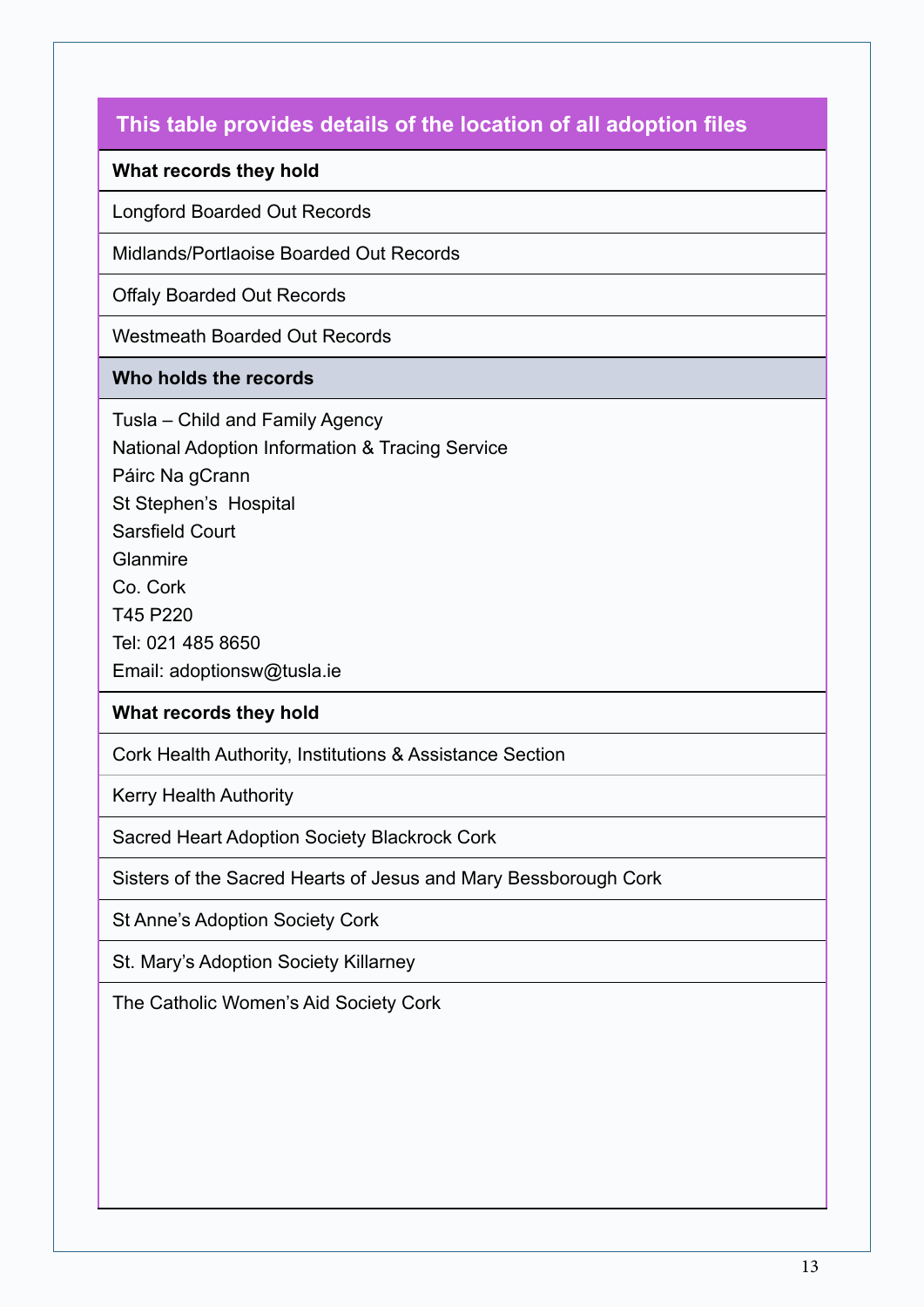#### **Who holds the records**

Tusla – Child and Family Agency National Adoption Information & Tracing Service Block A Merlin Park Hospital Galway H91 N973 Tel: 091 77 5057 and 091 77 5479 Email: adoption.west@tusla.ie

#### **What records they hold**

St Mary's Children's Home Tuam

St Nicholas Adoption Society

#### **Who holds the records**

Tusla – Child and Family Agency National Adoption Information & Tracing Service St. Mary's Headquarters Castlebar Co Mayo F23 HP58 Tel: 094 904 2511 Email: adoption.west@tusla.ie

#### **What records they hold**

Mayo County Council

Mayo Health Authority

#### **Who holds the records**

Tusla – Child and Family Agency National Adoption Information & Tracing Service 2 Custom House Quay Sligo F91 V9FK Tel: 071 913 6550 Email: adoption.west@tusla.ie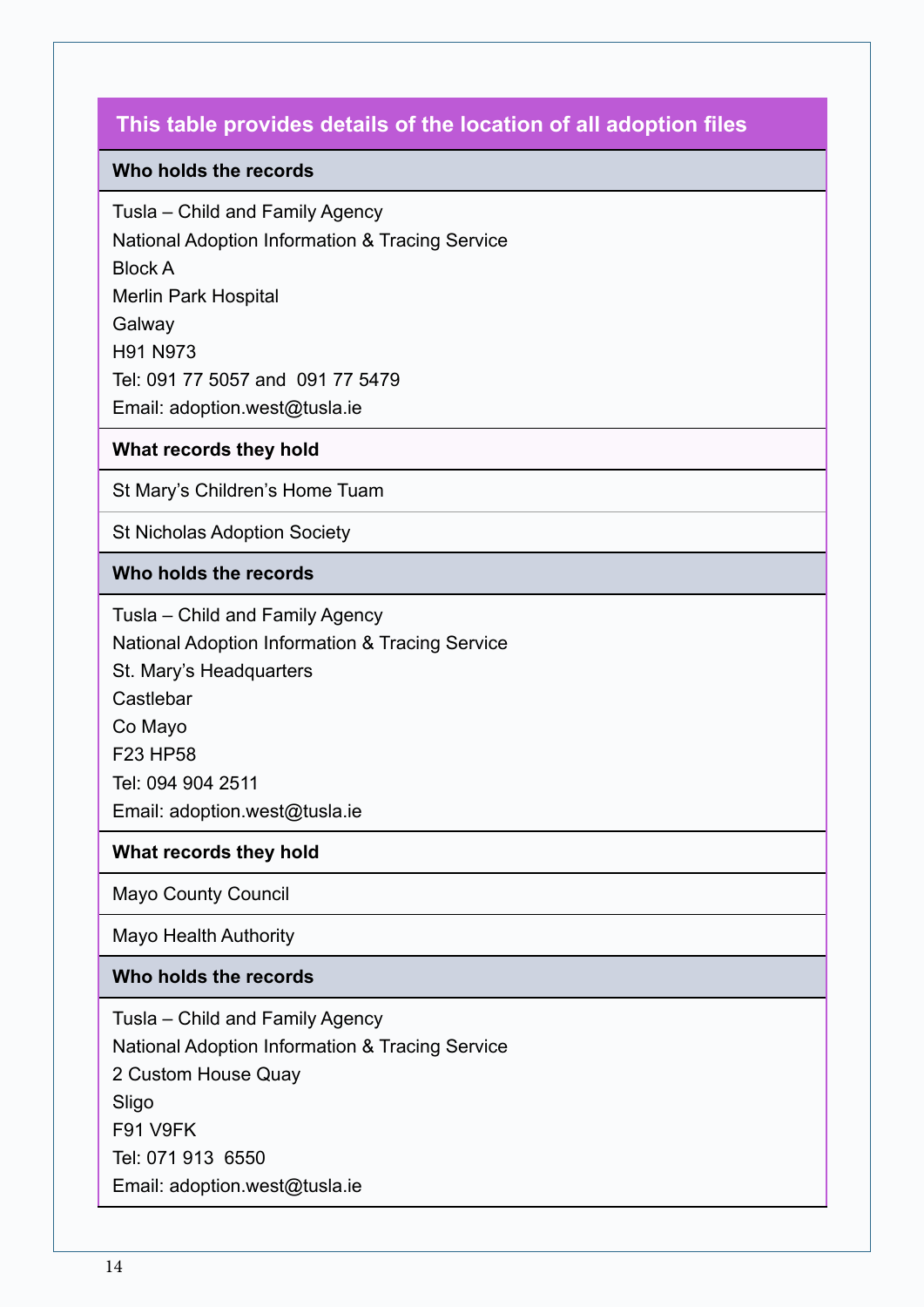### **What records they hold**

#### Sligo Boarded Out

Leitrim County Council Records

#### **Who holds the records**

Tusla – Child and Family Agency National Adoption Information & Tracing Service County Clinic St Conals Campus Letterkenny Co Donegal F92 FW6Y Tel: 074 910 4716 Email: adoption.west@tusla.ie

#### **What records they hold**

Castlepollard Mother & Baby Home /St Peter's Maternity Hospital Westmeath

St Joseph's Hospital Stranorlar Lifford Co Donegal

### **Who holds the records**

Tusla – Child and Family Agency National Adoption Information & Tracing Service Glenbevan House Upper Mayorston Limerick V94 PW7 Tel: 061 46 4154 Email: adoption.west@tusla.ie

### **What records they hold**

The Limerick Catholic Adoption Society